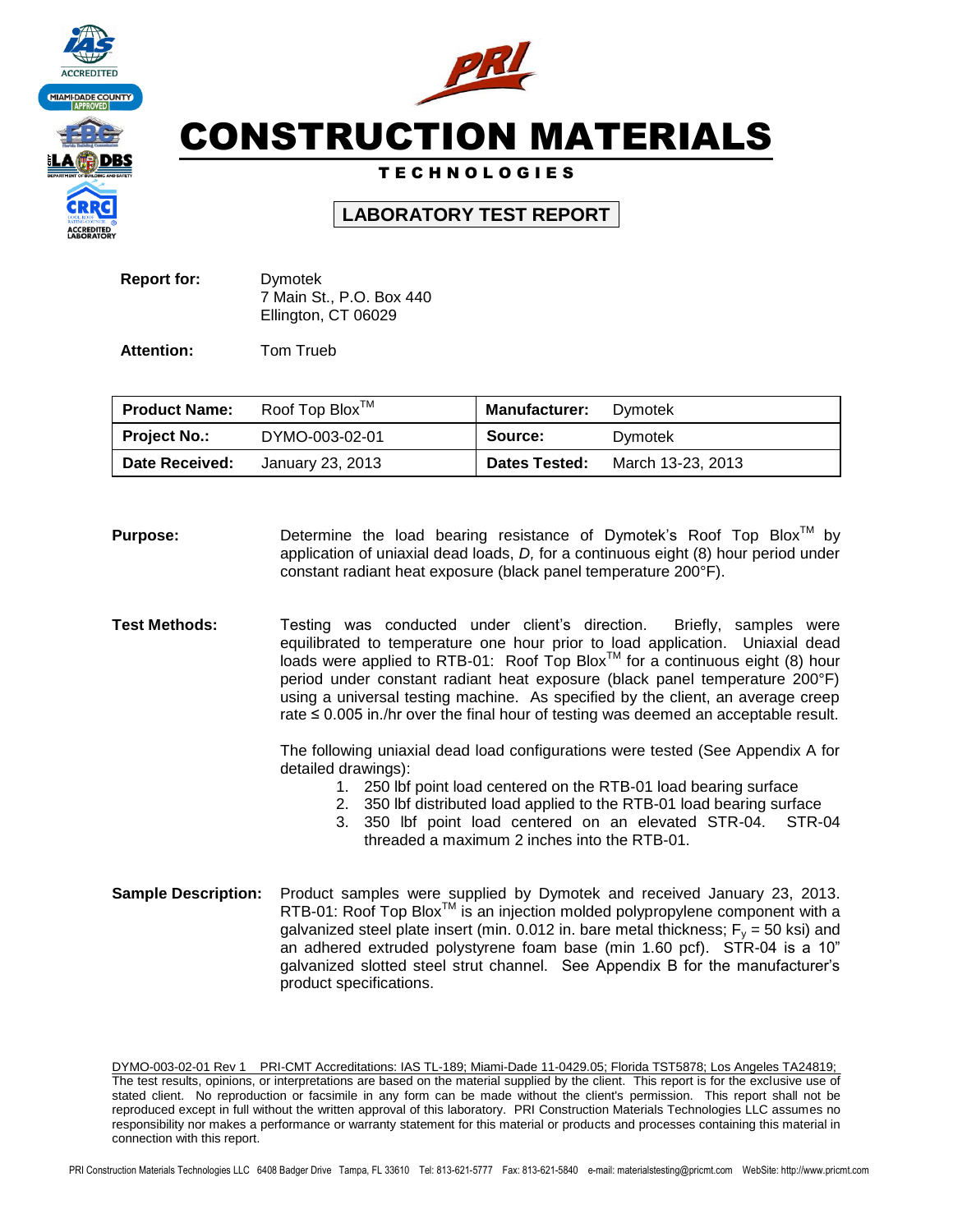## **Results:**

# Table 1: Load Bearing Resistance of Roof Top Blox<sup>™</sup>

| <b>Property</b>                                                                       | <b>Test Method</b>      | <b>Results</b><br>(Pass/Fail) | <b>Requirement</b>                                                                       |
|---------------------------------------------------------------------------------------|-------------------------|-------------------------------|------------------------------------------------------------------------------------------|
| Load Bearing Resistance;<br>8 hr uniaxial dead load:<br>200°F black panel temperature | <b>Client Specified</b> |                               |                                                                                          |
| 250 lbf point load centered on<br>the RTB-01 load bearing surface                     |                         | Pass                          |                                                                                          |
| 350 lbf distributed load applied to<br>the RTB-01 load bearing surface                |                         | Pass                          | <sup>1</sup> Average creep rate<br>over the final hour of<br>testing $\leq 0.005$ in /hr |
| 350 lbf point load centered on an<br>elevated STR-04                                  |                         | Pass                          |                                                                                          |

<sup>1</sup>Requirement specified by client

#### **Statement of Attestation:**

The results of the aforementioned testing were determined in accordance with methods described herein. The laboratory test results presented in this report are representative of the material supplied.

**Signed:** P.E. **Zach Priest, P.E.** Zachary R. Priest, 2013.04.24 09:25:33 -04'00'

**Director**

#### **Report Issue History:**

| <b>Issue #</b> | Date       | Pages | Revision Description (if applicable) |
|----------------|------------|-------|--------------------------------------|
| Original       | 03/27/2013 |       | NΑ                                   |
| Rev 1          | 4/24/2013  | 5     | Updated product literature           |

DYMO-003-02-01 Rev 1 PRI-CMT Accreditations: IAS TL-189; Miami-Dade 11-0429.05; Florida TST5878; Los Angeles TA24819; The test results, opinions, or interpretations are based on the material supplied by the client. This report is for the exclusive use of stated client. No reproduction or facsimile in any form can be made without the client's permission. This report shall not be reproduced except in full without the written approval of this laboratory. PRI Construction Materials Technologies LLC assumes no responsibility nor makes a performance or warranty statement for this material or products and processes containing this material in connection with this report.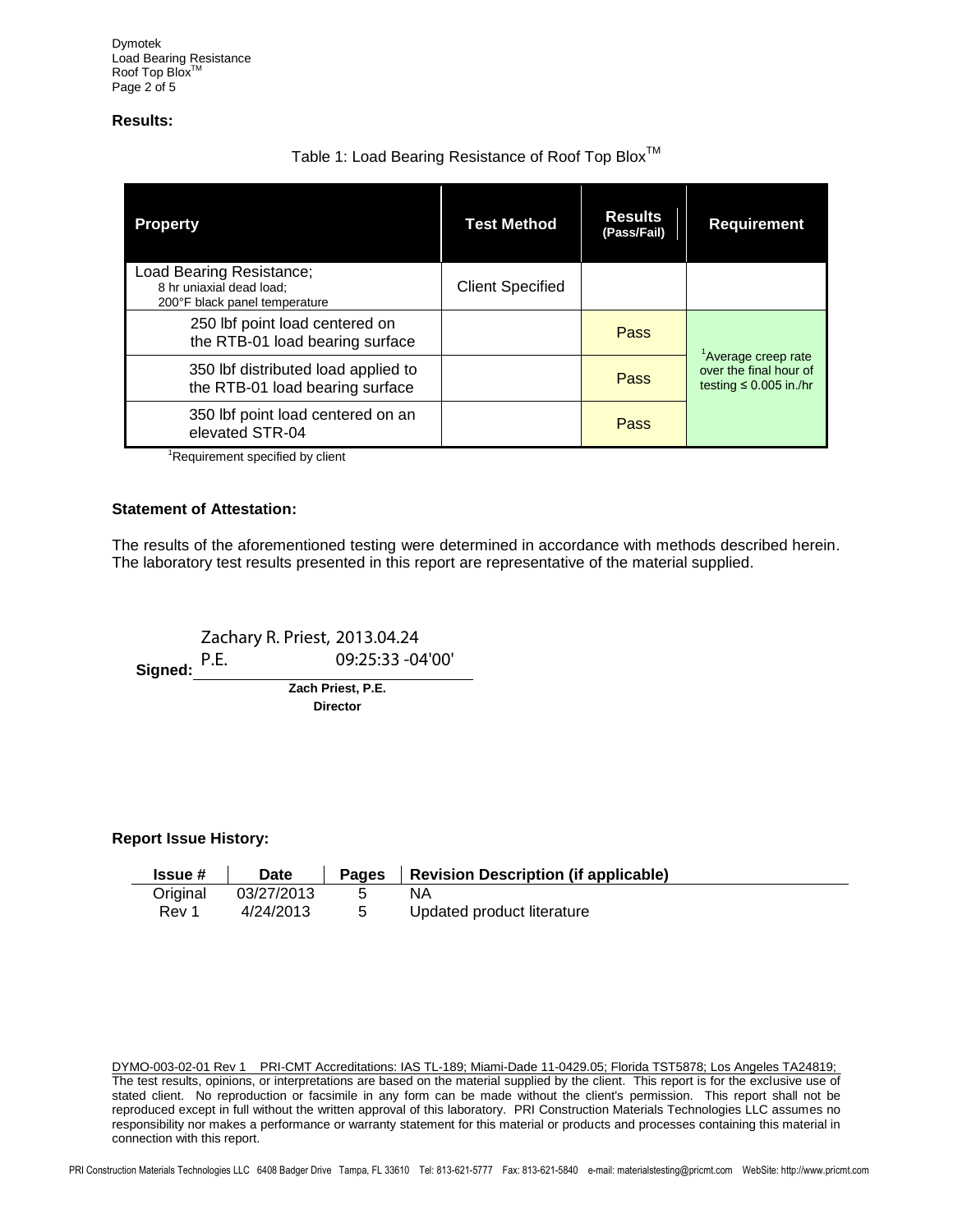# **Roof Top BloxTM: 250 lbf Point Load**







DYMO-003-02-01 Rev 1 PRI-CMT Accreditations: IAS TL-189; Miami-Dade 11-0429.05; Florida TST5878; Los Angeles TA24819; The test results, opinions, or interpretations are based on the material supplied by the client. This report is for the exclusive use of stated client. No reproduction or facsimile in any form can be made without the client's permission. This report shall not be reproduced except in full without the written approval of this laboratory. PRI Construction Materials Technologies LLC assumes no responsibility nor makes a performance or warranty statement for this material or products and processes containing this material in connection with this report.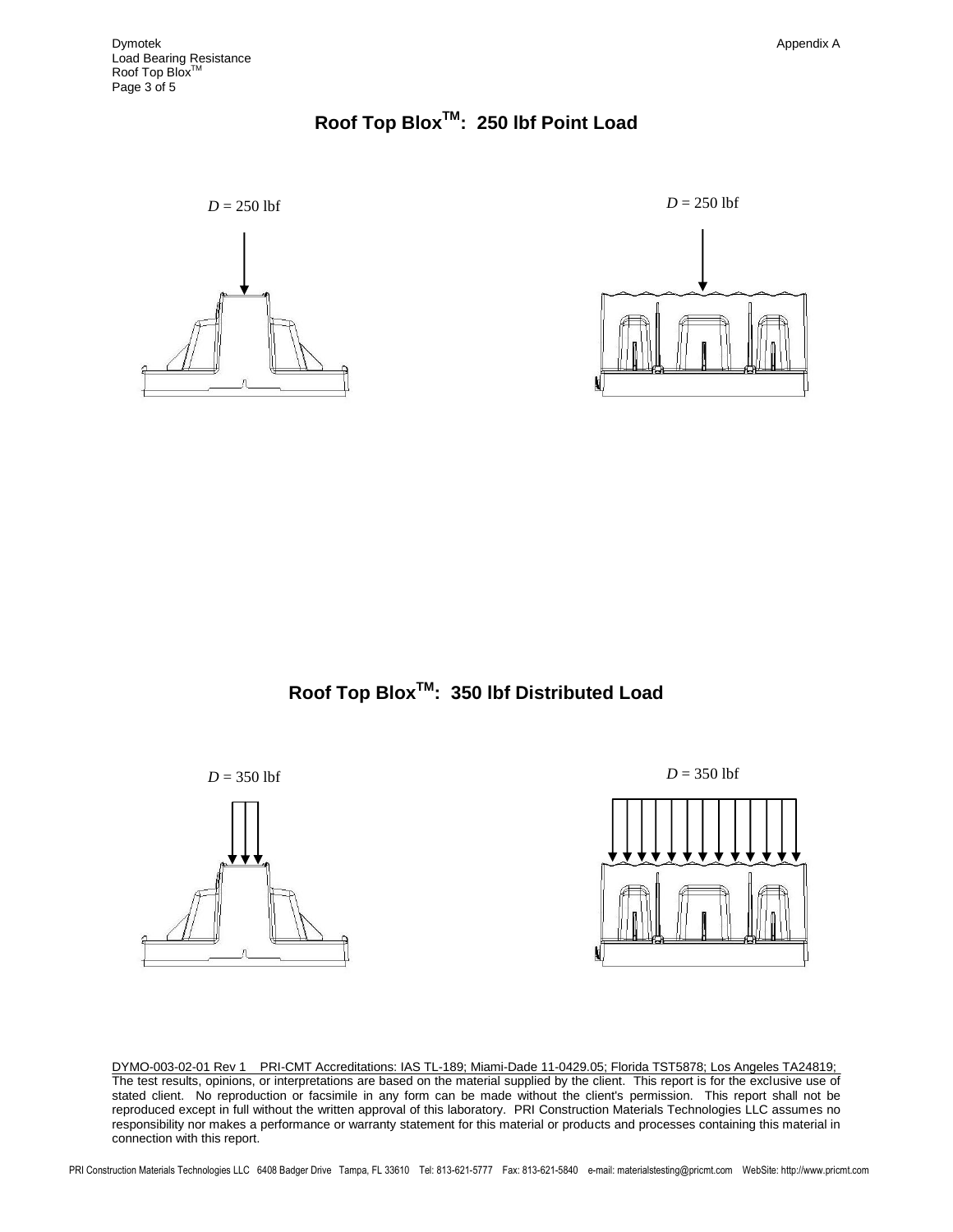





DYMO-003-02-01 Rev 1 PRI-CMT Accreditations: IAS TL-189; Miami-Dade 11-0429.05; Florida TST5878; Los Angeles TA24819; The test results, opinions, or interpretations are based on the material supplied by the client. This report is for the exclusive use of stated client. No reproduction or facsimile in any form can be made without the client's permission. This report shall not be reproduced except in full without the written approval of this laboratory. PRI Construction Materials Technologies LLC assumes no responsibility nor makes a performance or warranty statement for this material or products and processes containing this material in connection with this report.